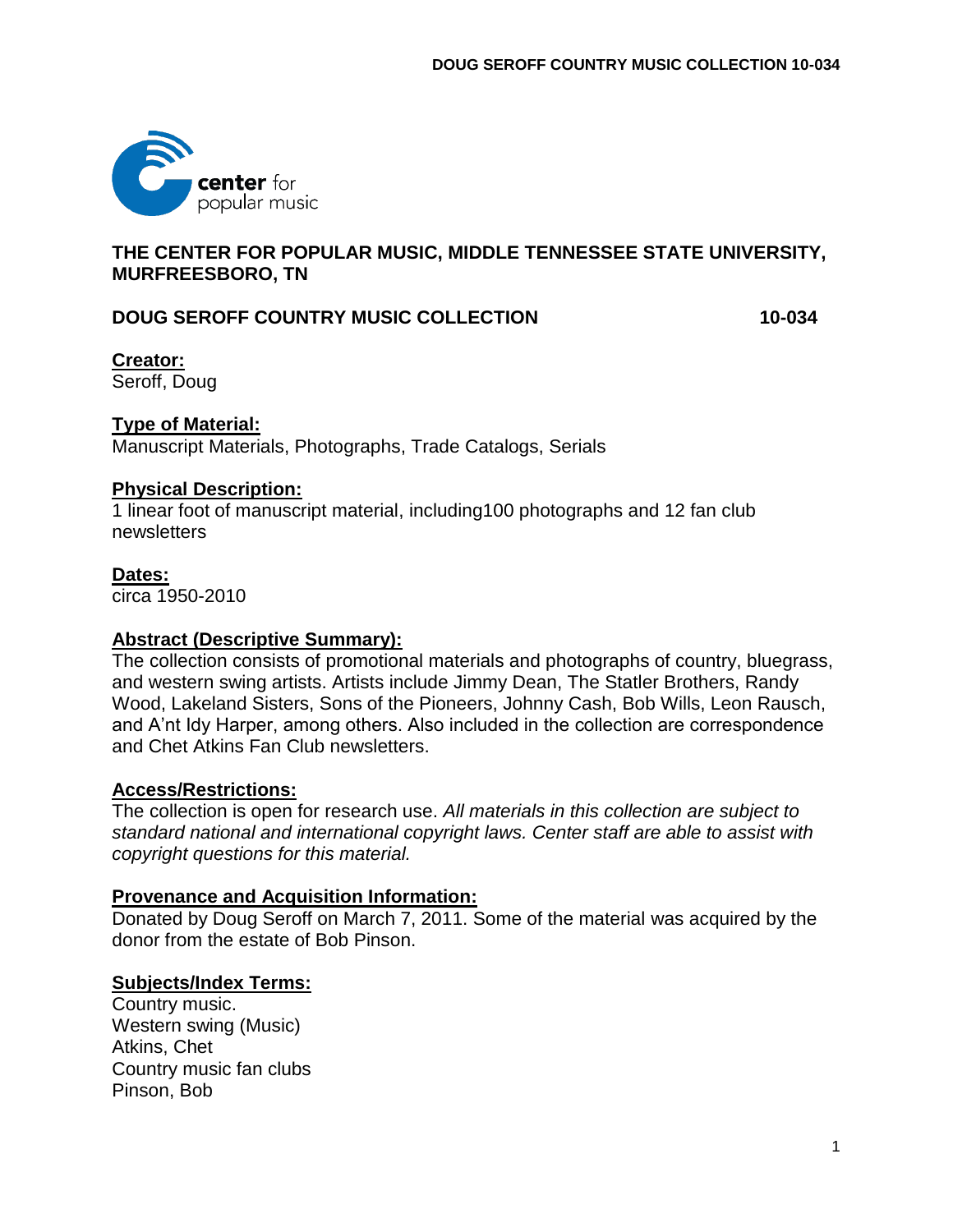### **Agency History/Biographical Sketch:**

Doug Seroff, born February, 21<sup>st</sup>, 1947 in Newark, NJ, and currently residing in Greenbrier, TN, has been involved in recording, researching, and promoting African American vernacular music since the 1970s. He has written a number of books on the subject, as well as many liner notes for reissues of older music. Mr. Seroff has also been a consultant with television and radio documentaries about the gospel quartet tradition, as well as a promoter of gospel quartet performances.

Bob Pinson (April 29, 1934 - Sept 4, 2003) was a pioneering country music scholar and record collector. Pinson worked as researcher and reference librarian at the Country Music Hall of Fame from 1973 to 2001. He served on the original board of advisors for the John Edwards Memorial Foundation.

### **Scope and Content:**

This collection is comprised of one linear foot of materials. The majority of the materials relate to country, bluegrass, and western swing styles, circa 1950s-1990s. This collection includes twelve original copy issues of "Gallopin' Guitar," the Chet Atkins Fan Club newsletter.

# **Collection Contents (Box/Folder List):**

| Box # | Folder#             | <b>Description</b>                                                                                                                                                                                    |
|-------|---------------------|-------------------------------------------------------------------------------------------------------------------------------------------------------------------------------------------------------|
| Box 1 | Folder 1            | <b>Various Promotional Materials</b>                                                                                                                                                                  |
|       | Folder <sub>2</sub> | <b>Western Swing</b>                                                                                                                                                                                  |
|       | Folder <sub>3</sub> | <b>Small Print Photographs</b>                                                                                                                                                                        |
|       | Folder 4            | Photographs from Bob Pinson                                                                                                                                                                           |
|       | Folder <sub>5</sub> | Correspondence (Bob Pinson)                                                                                                                                                                           |
|       | Folder <sub>6</sub> | Chet Atkins Fan Club newsletters (listed below)                                                                                                                                                       |
|       |                     | $\overline{10}$ . The $\overline{10}$ $\overline{10}$ $\overline{10}$ $\overline{10}$ $\overline{10}$ $\overline{10}$ $\overline{10}$ $\overline{10}$ $\overline{10}$ $\overline{10}$ $\overline{10}$ |

12 mimeographed editions of the Chet Atkins Fan Club newsletter circa 1950s.

- A. Gallopin' Guitar News, February 1954, Issue No. 6. Letters from fan club president and Chet Atkins. Articles about the Davis Sisters, Bernie Smith, record reviews and photos of Atkins, Pee Wee King, Grady Martin, Billy Byrd, etc.
- B. Gallopin' Guitar News, June 1954, Issue No. 7. Letters from fan club president and Chet Atkins. Record reviews, letter from Ginger Callahan, West Coast News, photographs of Chet Atkins, etc.
- C. Gallopin' Guitar News, 1954, Issue No. 8. Letters from fan club president and Chet Atkins. Articles on Carl Smith, "Ask Chet," postcard photos.
- D. Gallopin' Guitar. February 15<sup>th</sup>, 1955, Issue No. 9. Articles about Chet Atkins, Pee Wee King, Wilburn Brothers, "Ask Chet," and photographs.
- E. Gallopin' Guitar News. February 1955, Issue No.11. Letters from fan club president and Chet Atkins. Articles on "West Coast News, "Just Ask Me" with Hawkshaw Hawkins and Chet Atkins, record reviews, etc. Photographs and postcard images of Atkins and Jo Davis.
- F. Gallopin' Guitar. February 1956, Issue No. 12. Letters from fan club president, and Chet Atkins. "Just Ask Me" featuring Chet Atkins, Arlie Duff, record reviews, West Coast news, short bio on Bennie Martin, etc. Photographs of Chet and